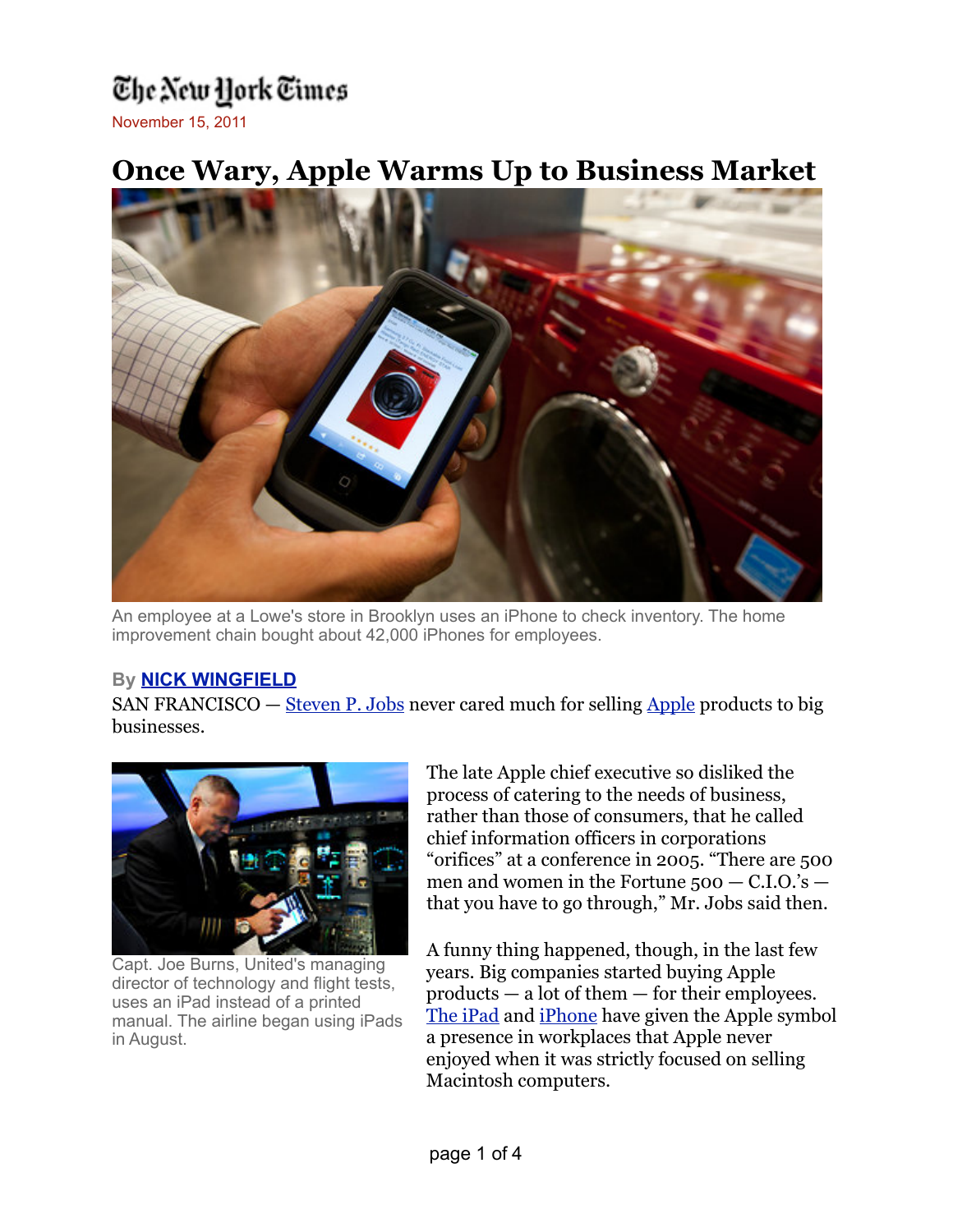While corporate technology buyers say Apple does not try to hide the fact that consumers are still its top priority, they note that the company has gotten easier to work with in recent years, adding features to its devices that make them more palatable to business. It also doesn't hurt that Apple's new chief executive, [Timothy D. Cook](http://topics.nytimes.com/top/reference/timestopics/people/c/timothy_cook/index.html?inline=nyt-per), is known to be far more at ease meeting with the C.I.O.'s Mr. Jobs once so memorably disparaged.

"What they've done in the past few years is really started thinking in a deeper way what the enterprise needs," said Rich Adduci, chief information officer of [Boston Scientific,](http://topics.nytimes.com/top/news/business/companies/boston_scientific_corporation/index.html?inline=nyt-org) a medical device manufacturer that has distributed about 3,000 iPads to its field sales people, and expects to buy 1,500 more by the end of the year.

Apple, which declined to comment for this article, has begun to drop hints that it sees the corporate market as a big growth opportunity. During recent earnings calls with analysts, Apple executives have boasted about the portion of Fortune 500 companies testing or deploying iPads and iPhones — 92 percent and 93 percent, respectively, Apple said last month.

"You never heard those stats before," said Gene Munster, an analyst at Piper Jaffray. "The reason why is they struggled for decades, and finally they have a story to tell in the enterprise."

Among the big customers Apple has won recently is the home improvement retailer Lowe's, which says it bought about 42,000 iPhones to be used by employees on store floors. Instead of having to find a computer, the employees can use the devices in store aisles to check inventory, pull up how-to videos and help customers estimate costs for painting, flooring and other projects.

Airlines have begun to use iPads to replace printed aircraft flight manuals, navigation charts and other material that pilots are required to bring on board. The binders holding those manuals typically had to be popped open every few weeks by pilots so they could replace pages with updated information. With iPads, the [updating occurs electronically.](http://jeppdirect.jeppesen.com/main/store/legal/charts/ifr_jepptc.jsp)

All of Alaska Airlines' more than 1,400 pilots now have iPads, and United and Continental Airlines, which have merged, started giving iPads to all 11,000 of their pilots in August.

"We've shown we can retrieve an electronic page faster than we can retrieve a printed manual," said Capt. Joe Burns, a United pilot and managing director of technology and flight tests for the airline.

The iPad, in some cases, is proving to be an attractive substitute for laptops in situations where portability and speedy access to information matters. Technicians for Siemens Energy, for example, routinely have to scale 300-foot towers to service [wind turbines](http://topics.nytimes.com/top/reference/timestopics/subjects/w/wind_power/index.html?inline=nyt-classifier), sometimes in blistering heat in places like West Texas. Some of the technicians have been using laptops to read manuals and run through checklists when they're doing this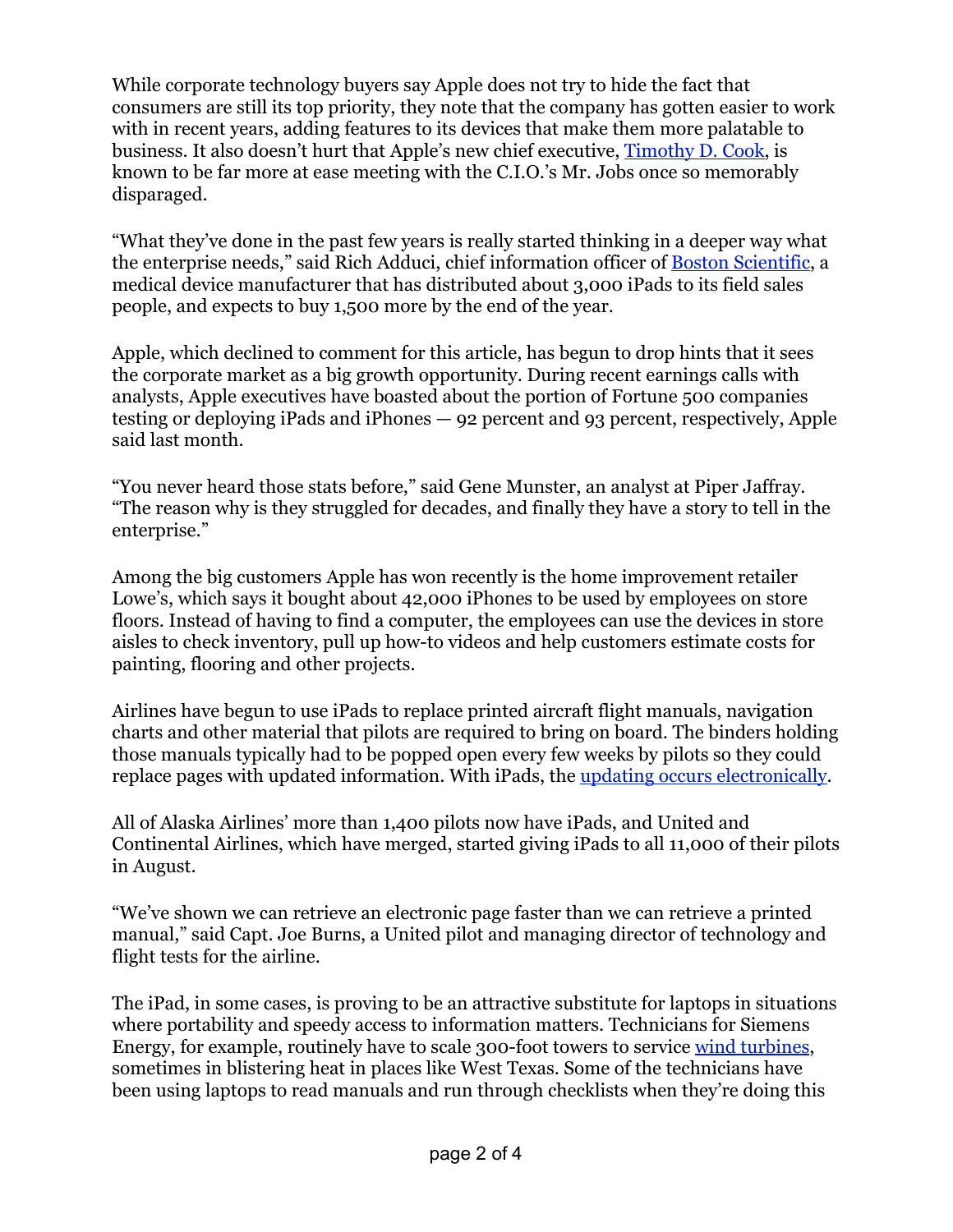work, but the devices are too bulky and take too long to boot up, said Tim Holt, chief executive of Service Renewables for Siemens Energy.

Now the company is outfitting its wind service technicians with iPads, which are light, start instantly and have cameras that let workers send pictures to a technical support department if they need help troubleshooting an issue. About 350 technicians have the device already; within five years, about 5,000 should have it, Mr. Holt said.

Information technology departments, though, may find working with Apple a challenge. Historically among I.T. managers, Apple Macs were largely shunned as too expensive, and the company was viewed as not serious about making the computers blend well in corporate environments.

Mr. Holt said there was "pushback" initially from the central I.T. department of Siemens in Germany about the prospect of using iPads as part of its technology arsenal.

Also, although Apple's secrecy about where its products are headed may help it make a big marketing splash in the consumer market, corporate I.T. departments like to know more so they can budget for big new technology investments.

"Traditionally, you sit down with a vendor and they show you a five- and 10-year road map," said Todd Schofield, global head of the enterprise mobility group for Standard Chartered Bank. "With Apple, they don't do that. You don't know what's coming next week, never mind two years."

Still, Standard Chartered has started to supply as many as 11,000 iPhones to employees, moving workers off BlackBerrys. The reason? It was attracted by the ability to create apps for the iPhone — for example, ones that allow its bankers to view and approve customers' stock and foreign currency transactions while on the go.

One factor working in Apple's favor is so-called consumerization, a broader trend in which companies become more responsive to consumer technologies like social media. Mr. Schofield said he had just gotten used to Apple's way of doing business. "They're not an enterprise company and they're up front about that," he said.



Wind service technicians for Siemens in Roosevelt, Wash., began using iPads in September.

For many years, the view that Apple did not care about serving businesses was reinforced by the outspoken Mr. Jobs, who died in October. On the rare occasions when he did meet with corporate customers, Apple executives often braced themselves for the awkward moments that occurred because of Mr. Jobs's tendency to speak

his mind, according to two persons who used to work in business sales at Apple and declined to be named to avoid inciting their former employer.